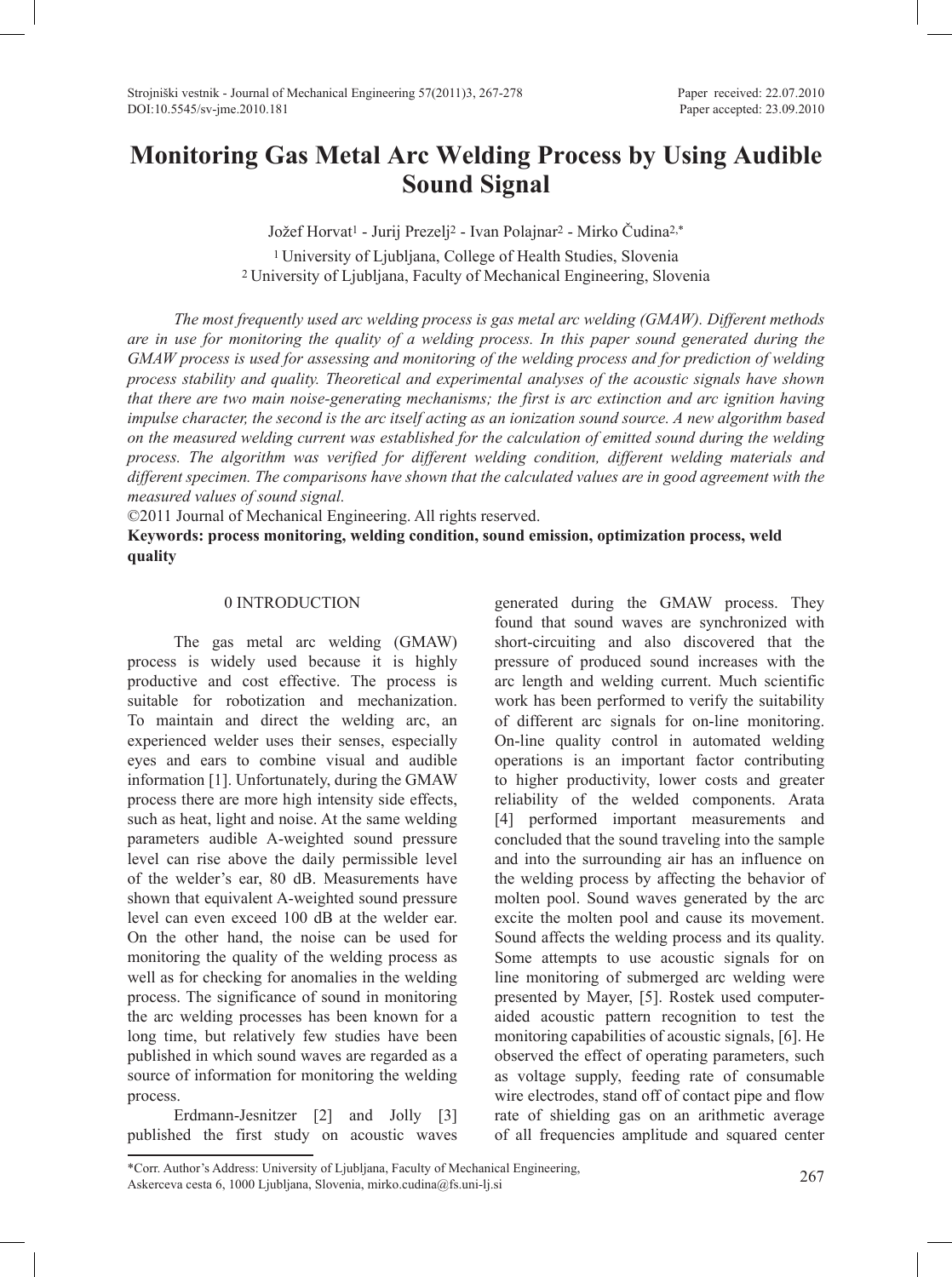of noise spectra gravity. He stated that within a wide range of the observed parameters there is a direct connection with the emitted noise. He also discovered that an unsuitable flow rate of shielding gas and its distribution, welding material dirtiness and non-uniformity of joint edge configuration have an effect on emitted noise. In 1994 a system for real-time analysis of weld quality in an arc welding process was patented [7]. The acoustic signals generated during the welding process are sampled and digitalized. The digitalized signals are transformed into frequency domain and then divided into a plurality of frequency bands. The average power for each frequency band is calculated and used as input to an artificial neural network for analysis of weld quality. A monitoring method using different statistic parameters to evaluate welding process stability was developed at the Faculty of Mechanical Engineering in Ljubljana [8] to [11]. Some authors believe that surrounding noise, which is not a result of the welding process, obstructs analysis of measured signals and might be considered as one of the most important obstacles for the acoustic monitoring technique, [4], [6] and [12]. From the available literature it can be seen that in the gas shielded arc-welding process, which most important parameters that have an influence on the emitted sound, are arc stability, metal transfer and oscillations of the molten pool. However, a deeper understanding of the relation between physical processes and the generation of sound is needed to overcome obstacles of pure statistical approach in the use of acoustic signals for on line monitoring. The present study is focused on establishing a theoretical and experimental base to implement acoustic monitoring of the welding processes in industrial environment. By a detailed analysis of each part of the acoustic signal, we tried to find the correlated sound source in time and space. Only investigations of audible sound (between 20 and 20000 Hz) generated during GMAW in short circuiting mode are discussed in this paper.

### 1 SOUND GENERATED DURING GAS METAL ARC WELDING PROCESS

In the GMAW process an electric arc is established between consumable wire electrodes and a melted zone on the welding material. Both

are shielded by gas in the form of active  $CO<sub>2</sub>$  or gas mixtures containing Ar,  $CO<sub>2</sub>$ , etc. The power source usually has a constant static voltage characteristic of  $U = f(I) = const.$  At constant adding velocity of consumable electrode the result is a stabile arc length. This phenomenon is known as the principle of internal self-regulation, [13] and [14]. Different phases of material transfer during the GMAW process, in short circuit mode and in dependence on the arc formation are also depicted in this works. The corresponding welding current is presented in Fig. 1.

At points 1 to 3 in Fig. 1 there is no arc, whereas at points 4 to 6 an arc is formed. In points 1 to 3 and towards point 4 a consumable electrode is in contact with the molten pool; this period of short circuit is depicted as a welding current peak.

As accompanying phenomena during the GMAW process, more different sound sources appear simultaneously and/or successively. They have different characteristics and they differ in time and form of appearance. With regards to time, there are two characteristic time intervals of noise generation. The first is the short circuit that ends with arc ignition (see points 1 to 4 in Fig. 1) and the second is the oscillations of the burning arc that ends with arc extinction (points 4 to 6 and 1 in Fig. 1).

Emitted sound can be classified in the two main groups. One appears in the form of sound impulse and the other appears in the form of smallchangeable broadband or so-called "turbulent" noise. The term is used from machinery noise. The sound impulse is connected with the rapid current changes and has two origins. The first origin is the result of short-circuiting between the electrode and welding material, and arc extinction thereof, which is accompanied by partial spraying of the molten drop when it strikes the molten pool (see point 1 in Fig. 1). The second origin of sound impulse is the result of tearing off the molten drop from the welding electrode and sudden arc ignition (spark ignition) which causes a rapid increase in temperature and expansion of shielding gas around the arc, causing a strong pressure pulsation in the surrounding air, (see time 4 in Fig. 1).

The "turbulent" noise is the result of many processes and mechanisms that generate sound or have influence on sound wave propagation. Among them the oscillation of the arc, the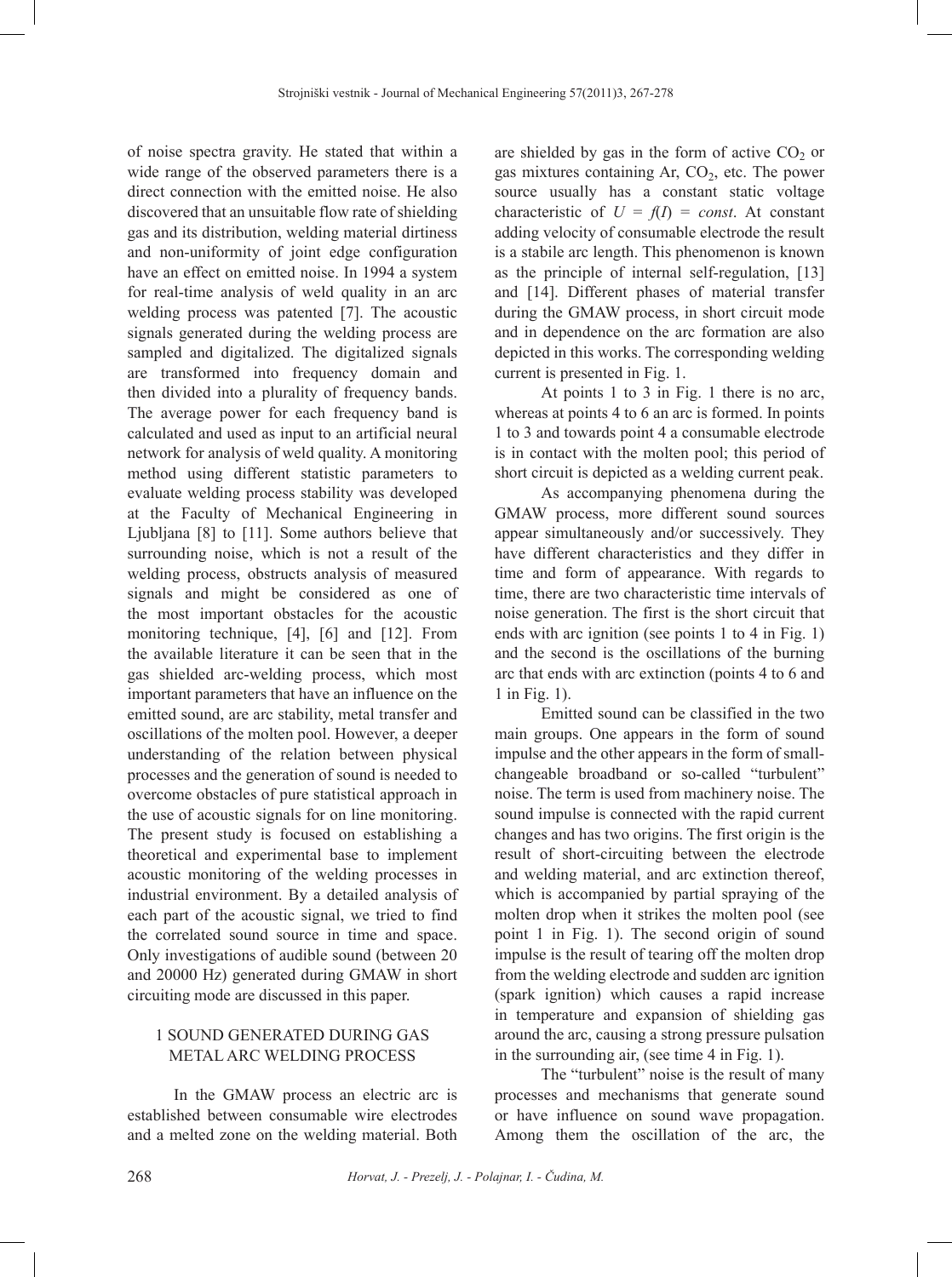

Fig. 1. *Description of different phases of material transfer during GMAW in short circuit*

electrode and the molten pool, as well as racking of the materials due to inner tension relaxation are the most important. Others can be neglected, either due to their small contribution to the acoustic signal or due to their appearance out of the audible frequency range.

In industrial environment, a background noise caused by secondary sources and reverberation (parasitic) noise cased by reflection are presented. In this case, the sound impulse as well as the turbulent noise are additionally influenced and contaminated, and even overlapped by background noise. To check the effect of background noise, the sound pressure levels with and without a welding process have to be measured. If the difference between them is higher than 10  $dB(A)$ , the effect of the background noise is negligible. On the other hand, if background noise is equal or higher than the common level of noise, then the noise due to welding process is negligible and measurement of the welding noise is not valid. In special cases the background noise can be extracted by filters.

The presented measurements have shown that the impulse noise generated during the arc ignition (point 4 in Fig. 1) is the most dominant noise source during the welding process. In principle, sound impulse involves acoustic transient phenomena. The core of the ignition spark is heated up to 24,000 K, and expansion speed of the shock wave is over 1000 m/s. As a consequence of rapid increase of temperature, a strong pressure oscillation appears which causes the sound impulse.

Some authors tried to find a correlation between the emitted sound pressure and the arc volume, while other studies have revealed that amplitude of sound pressure  $p(t)$  [Pa] is correlated to the arc voltage supply (*U*), [16], or to the electrical power (*UI*) supplied to the arc, [17] and [18]:

$$
p(t) = C_1 \frac{d}{dt} [U(t) \cdot I(t)], \qquad (1)
$$

where  $C_1$  is the factor of proportionality, which, for a spherical wave propagation, depends on geometrical factor *α*, on adiabatic expansion coefficient  $\kappa$ , and on speed of sound in the arc  $c$ [m/s] by [18]:

$$
C_1 = \alpha \frac{\kappa - 1}{c^2}.
$$
 (2)

The geometrical factor *α* depends on microphone position relative to the arc *r* (see Fig. 2):  $\alpha = 1 / r$  [m<sup>-1</sup>]. The speed of sound in the arc c is changing during the process and represents a non-linearity. In the case of the three phase arc furnace, the current in each phase must be compared with the wave form of the total sound emitted by the furnace. Such a comparison reveals which of the three arcs needs to be adjusted and therefore, which electrode has to be lowered or raised in the furnace [16].

The voltage supply  $U(t)$  in Eq. (1) is defined by electrical circuit. The electrical circuit of the welding appliance (power supply, cable, consumable wire, arc and welding material) consists of the basic elements: resistance  $R$  [ $\Omega$ ],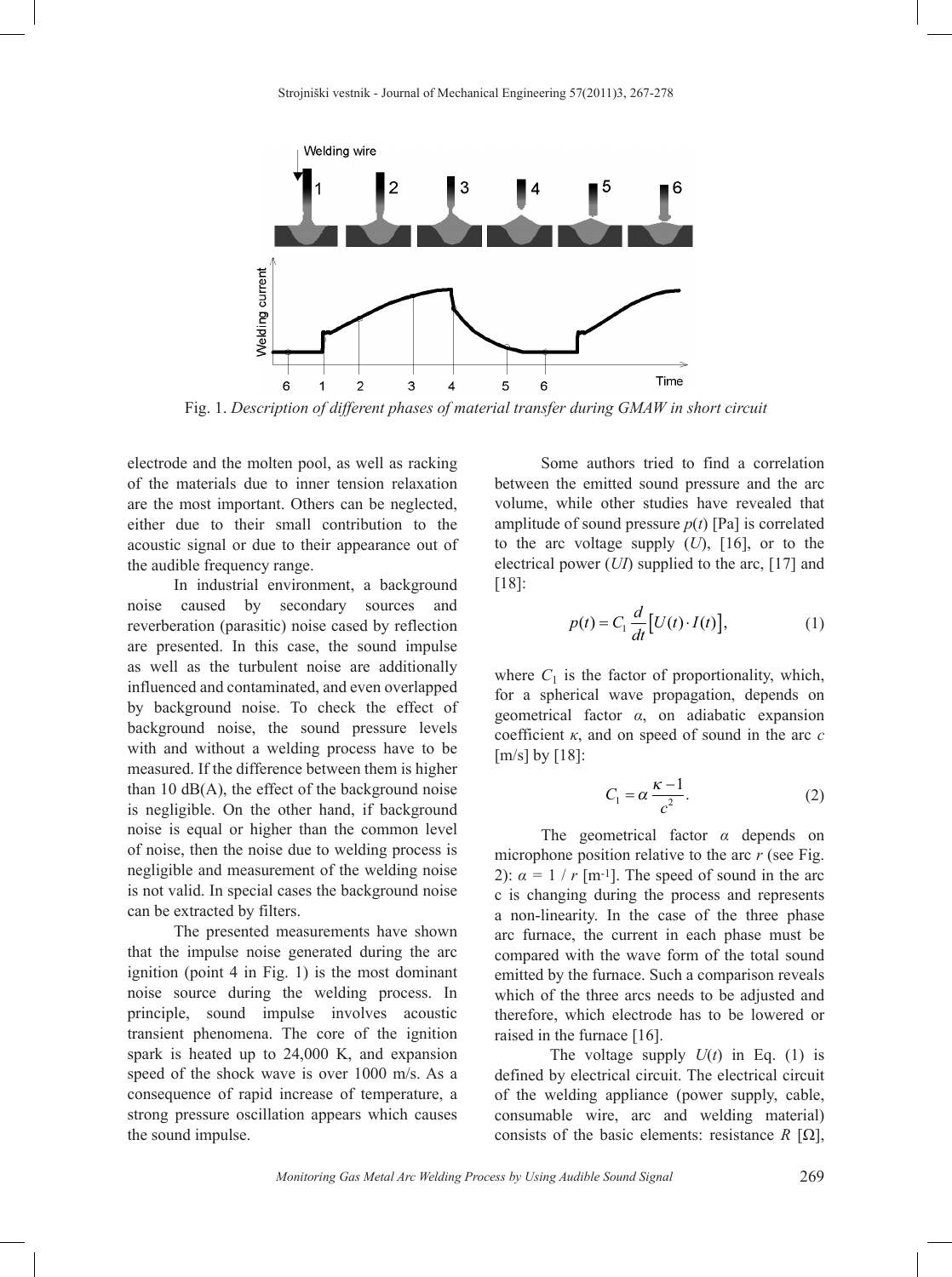inductance *L* [H] and capacitance *C* [F]. A suitable equation for describing the electrical circuit can be obtained by using the Ohm's and Kirchoff's law:

$$
U(t) = RI(t) + L\frac{dI(t)}{dt} + \frac{R_a I(t)}{1 + j\omega C_a R_a},
$$
 (3)

where  $I(t)$  is time dependent the electric current [A], *U* is the equivalent open-circuit voltage supply [V] usually of constant value,  $R_a$  and *C*a are the resistance and capacitance of the arc  $\omega$  is the angular frequency [s<sup>-1</sup>]. Since the arc is responsible for noise generation can be expressed the arc voltage *U*a explicitly, similarly to Choi [19]:

$$
U_a = R_a I = U - U_R + U_L = U - RI - L\dot{I}.
$$
 (4)

By substituting Eq. (4) into Eq. (1) and after making time derivation the next equation follows:

$$
p(t) = C_1 \frac{d}{dt} \left[ \left( U - RI - L\dot{I} \right) I \right] =
$$
  
=  $C_1 \left[ U\dot{I} - 2RI\dot{I} - L \left( \dot{I} + I\ddot{I} \right) \right],$  (5)

where  $\dot{I}$  is derivation of the current [A·s<sup>-1</sup>] and *I* is second derivation of the current  $[A·s^{-2}]$ . Eq. (5) is a transfer function between the welding current (*I*) as an input into the welding process and emitted sound pressure  $p(t)$  as an output from the welding process. The transfer function,

which depends on the voltage supply and welding current, the current first and second derivation, allows us to compare the welding current with the generated sound pressure.

#### 2 MEASUREMENT SETUP

Experiments were performed using an experimental set-up shown in Fig. 2. Standard industrial welding equipment was used in the experiments. As power supply an ISKRA E-450 with constant static voltage characteristics was used, the consumable wire was electrode VAC 60 (*φ* = 1.2 mm with 1.5% Mn, 0.9% Si and 0.1% C), and the shielding gas mixture was CORGON (82% Ar and 18%  $CO<sub>2</sub>$ , with flow rate  $Q = 9$  l/min). Measurements were performed in the short circuit mode of operation, as it is widely used in industrial environment. Two different materials were used in the experiment, heated steel (with 0.4% C, 0.65% Mn, 0.045%  $S_{\text{max}}$  and 0,045%  $P_{max}$ ) with a thickness of the specimen 6 mm and structural steel (with 0.1% C, 0.45% Mn, 0.03 Smax and 0.03% Pmax) with a thickness of the specimen 12 mm. The welding current ranged from 120 to 135 A and the speed of welding was 40 mm/s, whereas the voltage supply was approximately constant ( $U_1 = 21$  V).

An A/D converter with a sampling rate of 48 kHz per channel and with 16-bit data resolution was used for data acquisition. Twenty seconds of the welding process were recorded for each



Fig. 2. *Experimental set-up of the GMAW process*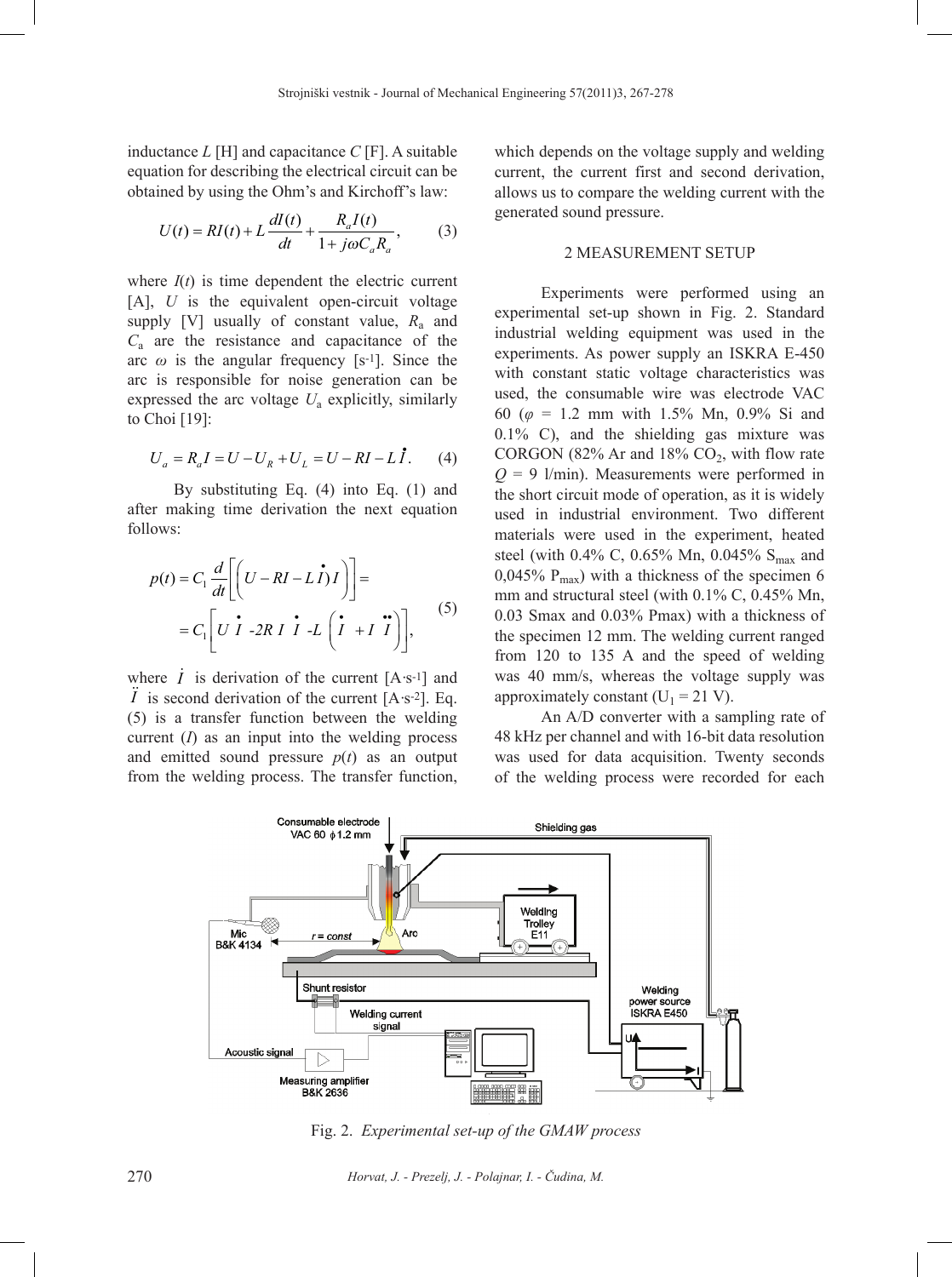single environment, and stored on hard disk. The welding current was measured via a shunt resistor. A half-inch Bruel&Kjear, type 4134 condenser microphone was fixed to the welding head on a distance of  $L = 0.35$  m from the arc in order to maintain constant distance from the welding process. This distance is approximately equal to the distance of the welder's head from the arc, which means that the measured signal of noise can also be used for assessing the effect of welding noise on the welder.

## 3 EXPERIMENTAL RESULTS AND DISCUSSION

In Fig. 3 the measured welding current (a) and sound pressure signal (b) during the GMAW process with regards to time are presented. The welding current signal consists of peaks, which are connected with short circuits. The sound signal consists of short impulses separated by long-term "turbulent" noise; see also Fig. 4. There are two different sound impulses and they are in correlation with the welding current peak. The first appears at the moment of short circuit arc extinction (smaller inexpressive one) and the other appears at the moment of arc ignition (the most powerful one). This means that greater sudden changes of the current cause higher level of sound impulse.

Analyses of the measured results have shown that amplitudes of the sound impulses generated during short circuit arc extinction depend on the sorts of shielding gas and structure of welded material used. Alternatively, the amplitude of the sound impulses generated during arc ignition also depends on the energy input during the welding current peak. The first impulse (smaller one) can be neglected in comparison to the second larger one. The larger impulse, occurring at the end of the welding current peak, can thus be assigned to the corresponding welding current peak, see Figs. 3 and 4. From sound signal analyses it follows that between two sound impulse peaks due to arc extinction and arc ignition, under the welding current peak, the sound signal consists of just low-level background noise (denoted by background noise in Fig. 4).

The sound signal between two successive impulses, which is between two welding current peaks, consists of turbulent noise, generated mostly by pulsation of the shielding gas in the arc (denoted by "turbulent" noise in Fig. 4). It has much higher level than the background noise. The audible sound after welding during cooling is of the turbulent character, but of a much lower level than during the welding process and therefore not important for the welder and the total emitted noise. This denotes that the welding sound is generated and dominated by the arc itself, as already stated by many authors, [16] and [18] The



Fig. 3. *a) measured welding current, b) acoustic signal during GMAW process for heatted steel*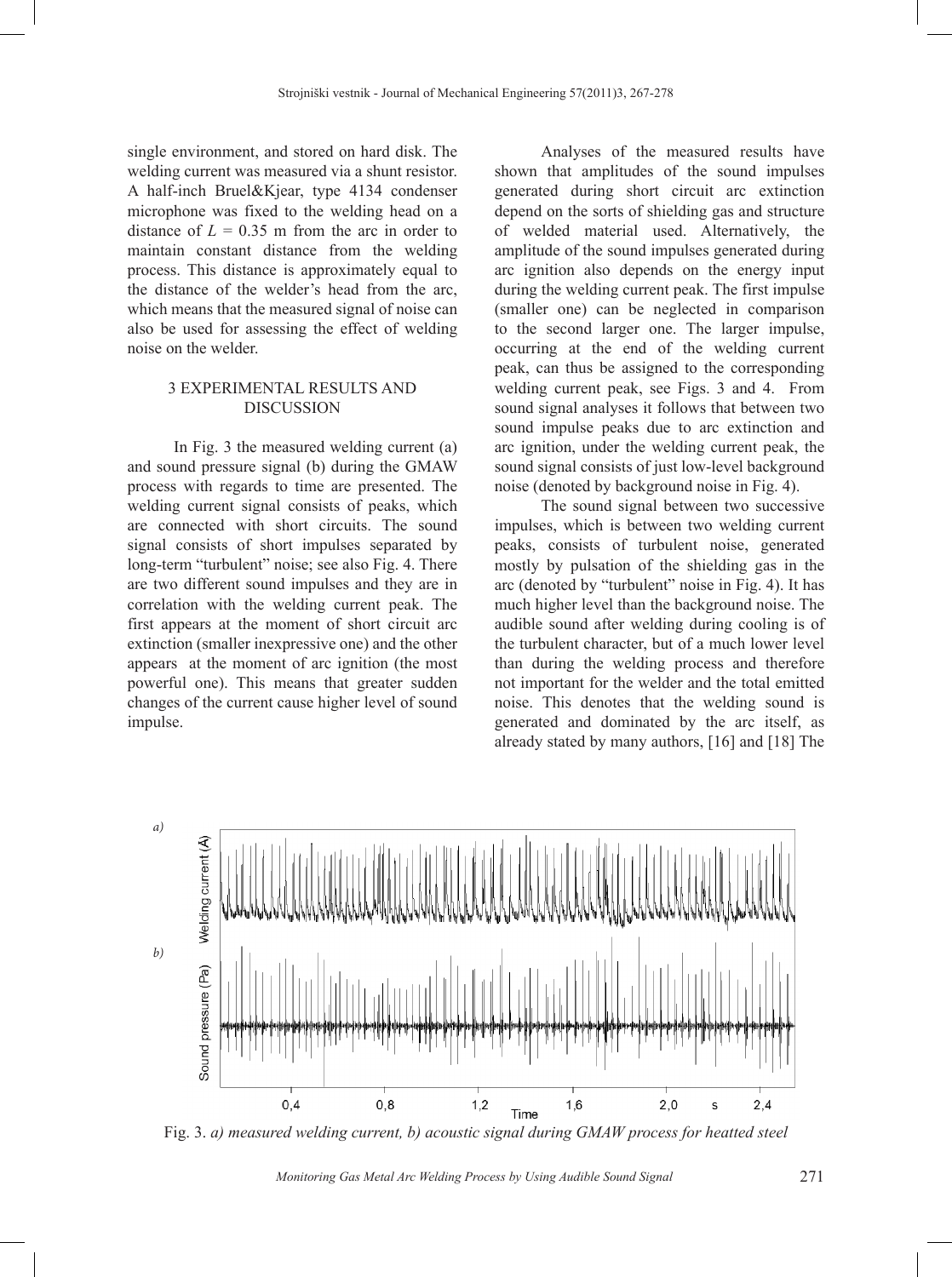turbulent arc noise appears in a high frequency range above 5 kHz, see Fig. 5.

In Fig. 5 spectra of four successive sound impulses are presented. Each of them corresponds to the particular welding current peak. The third successive impulse has a much lower level of sound then the others, which means that, in this case, the welding process was incomplete (defective). However, the sound pulse after it (fourth in Fig. 5) has a much more pronounced level, which means that the energy from the incompletely developed welding process is

transferred to the following one. The higher level of turbulent arc noise is a consequence of lagging behind energy from the previous pulse and dissipation of energy (see framed part of the spectrogram in Fig. 5). Sound spectra amplitude of impulses can thus be used for on-line control of some parameters, as for example, volume of the molten material and therefore for control of welding process stability and quality [9].

From Fig. 5 it can be seen that the frequency spectra of the turbulent arc noise is pronounced above 5 and 7 kHz, respectively,



Fig. 4. *Three successive welding current peaks with corresponding sound impulses for heated steel*



Fig. 5. *Spectra cascade (waterfall) of four successive sound impulses with arc turbulent noise for heated steel*

272 *Horvat, J. - Prezelj, J. - Polajnar, I. - Čudina, M.*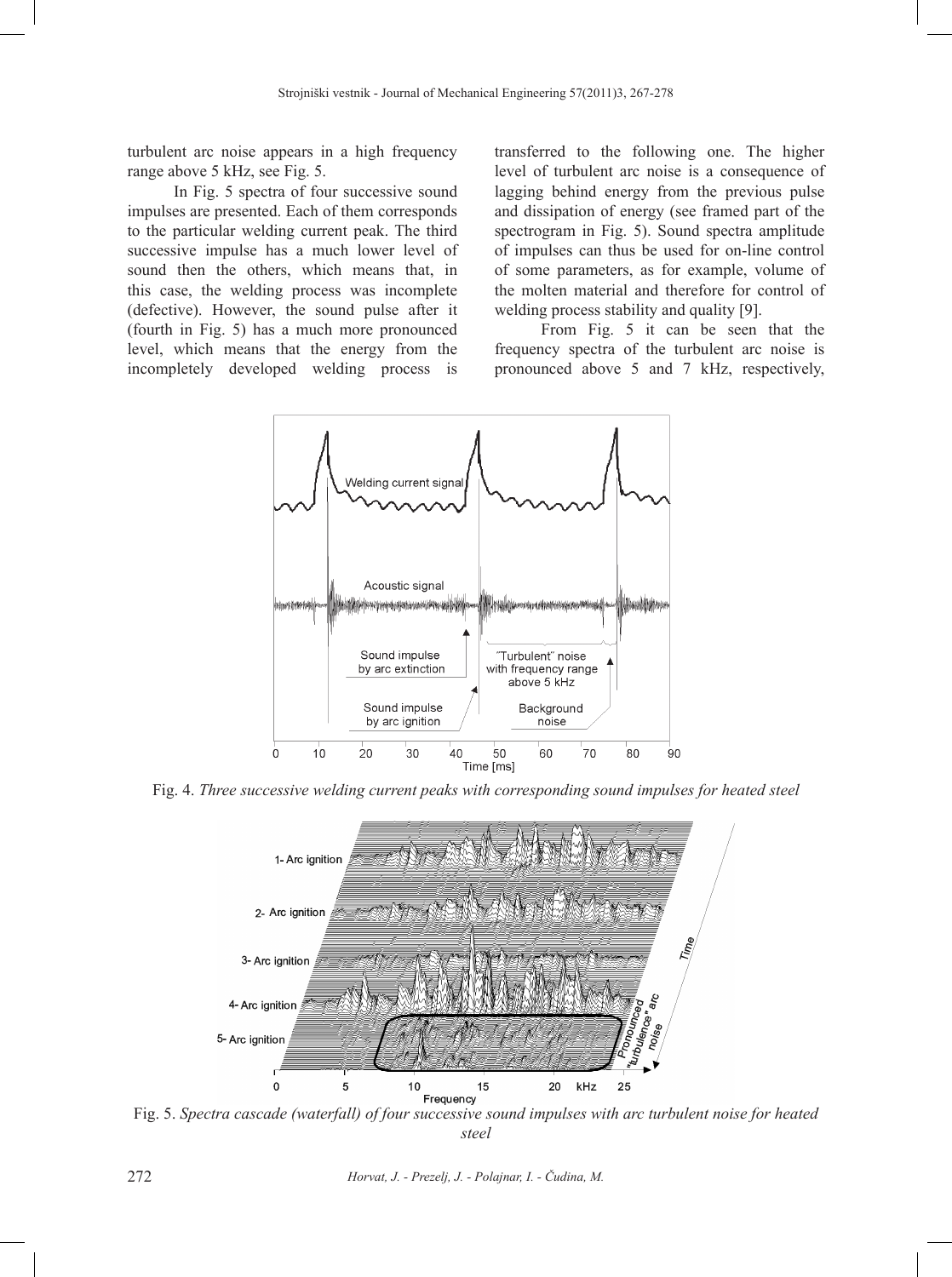whereas the frequency spectra of the sound impulses prevails above 3 and 5 kHz, respectively, with some pronounced peaks in the frequency range between 8 and 16 kHz.

In order to check the relative importance of the turbulent arc noise in comparison with the impulse noise the sound pressure level  $L_p$  [dB] was used. For this purpose the following equation was used:

$$
L_p = 20 \log p / p_o, \qquad (6)
$$

where  $p$  is the RMS value of sound pressure  $[Pa]$ and  $p<sub>o</sub>$  is the reference sound pressure,  $2 \cdot 10^{-5}$  Pa. For assessment of human perception of noise A-weighted sound pressure level  $[dB(A)]$  is commonly used. Detailed analyses have shown that the total level of welding noise is 91.5

 $dB(A)$  and that of turbulent noise alone is 81.0  $dB(A)$ . The impulse noise is up to 10  $dB(A)$  and higher than the turbulent arc noise, wich means that the contribution of the turbulent arc noise is negligible. This means that the impulse noise can represent the total emitted noise, [20] to [22].

#### 4 NUMERICAL ANALYSIS

Eq. (5) was used for the calculation of the emitted sound pressure generated by the GMAW process. It is based on the measured welding current data only. Values of the constants in Eq. (5), resistance *R*, inductance *L* and capacitance *C*, were determined by comparison of the calculated and measured values of the sound pressure using the least mean square (LMS) method. The value



Fig. 6. *a) Measured acoustic signal of the stable welding process and b) calculated acoustic signal from measured welding current using Eq. (5) for heated steel*



Fig. 7. *a) Measured acoustic signal of the welding process initialization and b) calculated acoustic signal from the measured welding current using Eq. (5) for structural steel*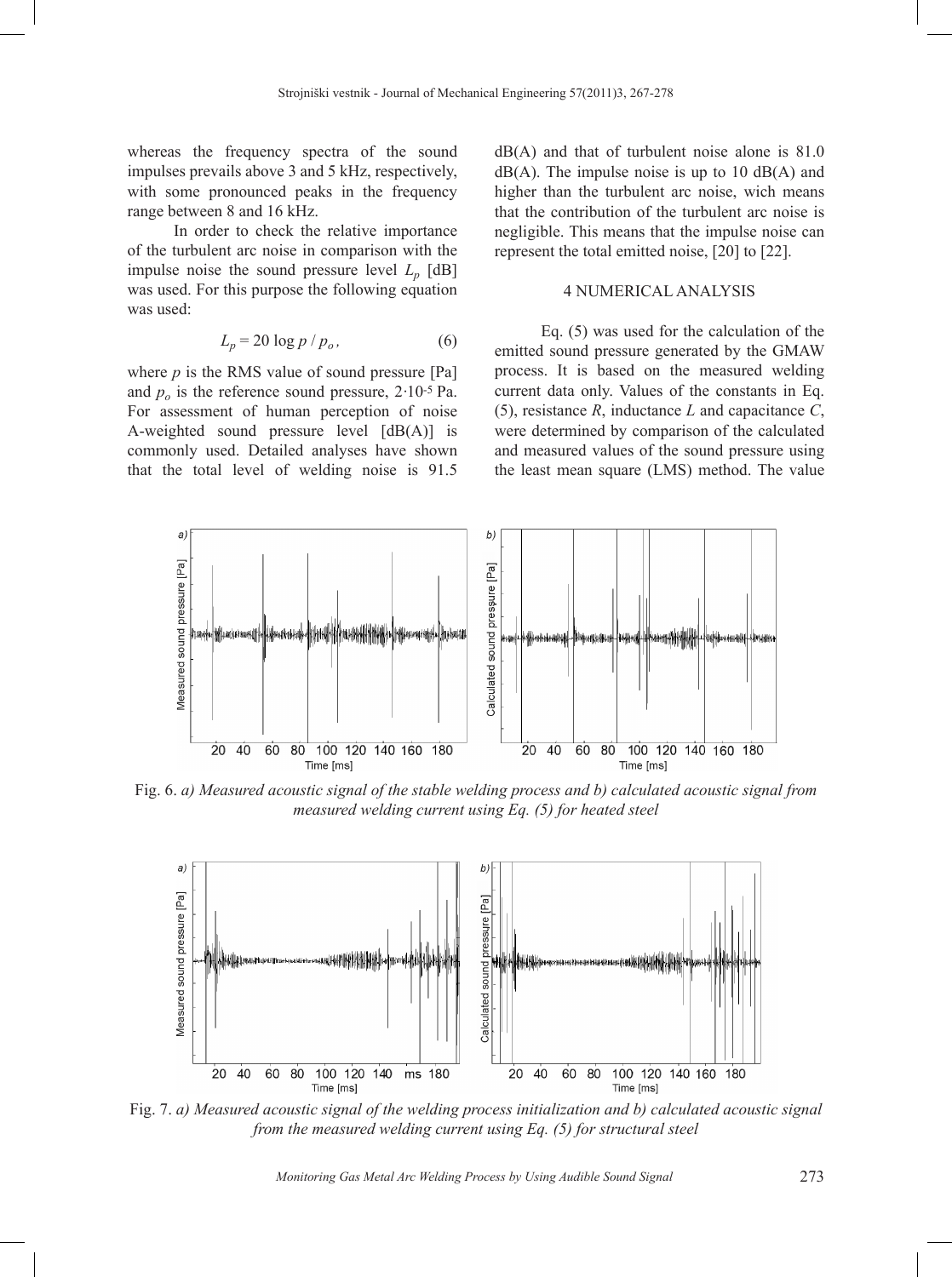of the constants (resistance *R*, inductance *L* and capacitance *C*) are changing over a longer time scale during stabile welding, due to instability in the welding process, but detailed analyses have shown that these values (*R*, *L*, *C*), as well as the constant of proportionality  $C_1$  in Eq. (5), can be treated as constant values for the calculation of impulse sound. Using the average value of the constants, the emitted sound pressure was calculated and compared with the measured acoustic signal.

Figs. 6 and 7 show the comparison between calculated and measured acoustic signals. Agreement between calculated and measured results is especially good for the arc burning process in the period between two successive noise impulses; whereas the calculated value of the sound impulses is higher than the measured one, although the sound impulses appear at the same positions as the measured signal, see Figs.

6 and 7. Some of the results have already been published by [23]:

Detailed analyses have shown that the values of resistance *R*, inductance *L* and capacitance  $C$  in Eq. (5) can be treated as constant values for calculation of turbulent and impulse sound, whereas the constant of proportionality  $C_1$  is not the same for turbulent arc noise and for the sound impulse. The value of the constant  $C_1$ is smaller for the impulse noise. The reason for this is sound non-linearity at the time of sound impulse. The coefficient  $C_1$  represents, thus, a measure of non-linearity. Using a smaller value of the constant  $C_1$  in Eq. (5), which is appropriate for the calculation of the sound impulse, reduces the level of the calculated turbulent noise. A comparison between the measured and calculated values by using of Eq. (5) for four successive sound impulses is presented in Fig. 8 for heated steel. Agreement between the calculated values



Fig. 8. *Comparison between measured values of four successive sound impulses from Fig. 3b (thin curve) and Calculated values from welding current using Eq. (5) (thick curve) for heated steel*

274 *Horvat, J. - Prezelj, J. - Polajnar, I. - Čudina, M.*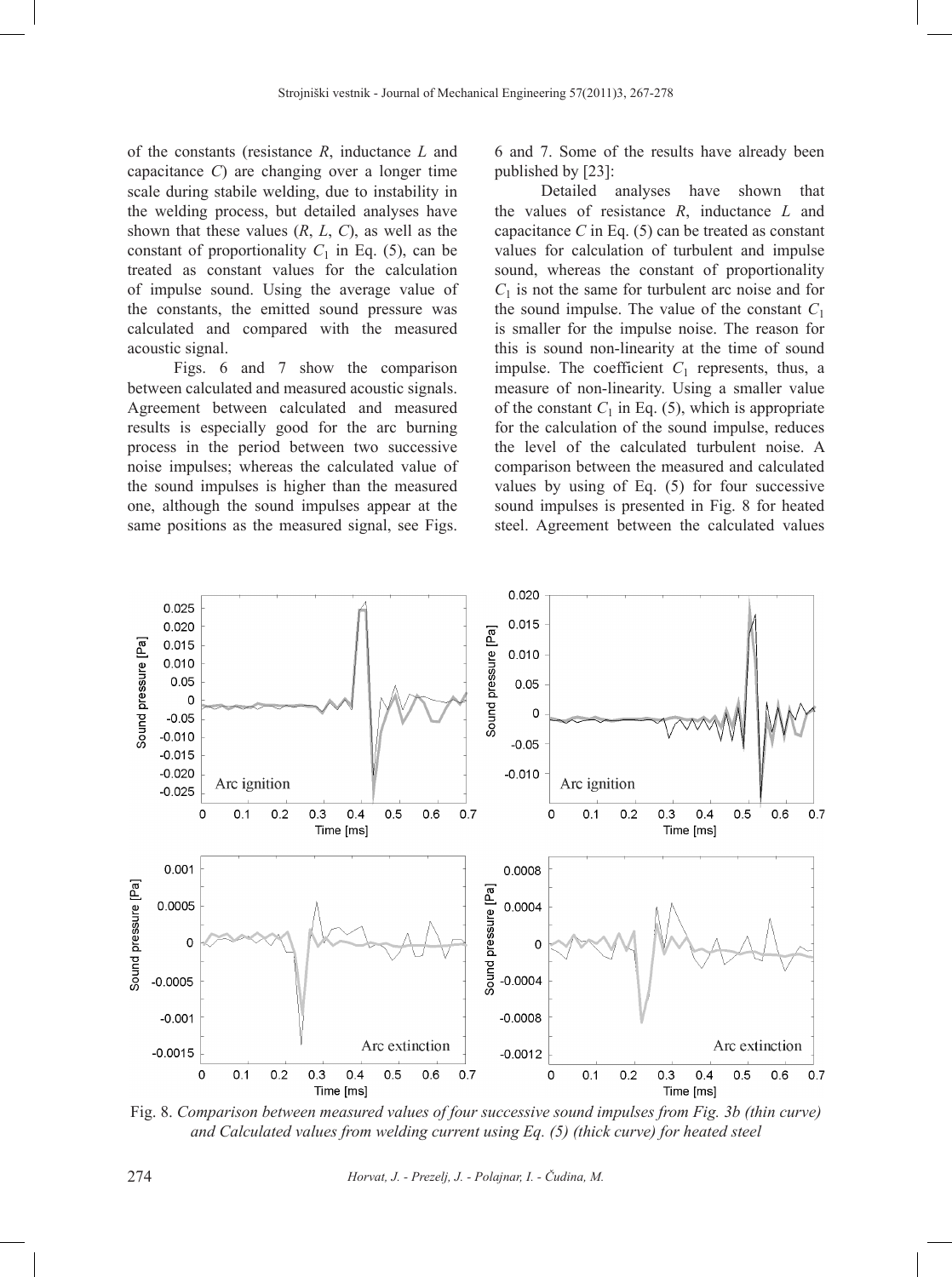

Fig. 9. *Comparison between measured values of four successive noise impulses from Fig. 11 (thin curve) and calculated values from welding current using Eq. (5) (thick curve) for structural steel*

(thick curve) and measured values (thin curve) is quite good. The small differences between the measured and calculated noise after the occurrence of impulses can also be assigned to the effect of reverberation noise from the surrounding room walls. The greater differences between the measured and calculated values for arc extinction can be neglected since the sound pressure of the impulse due to arc extinction is much lower than the noise of the arc ignition, see scale in Fig. 8 and impulse at the arc extinction in Fig. 4. Similar results were obtained for structural steel, see Fig. 9.

Since the total A-weighted sound pressure level of impulses is far more than 10 dB(A) higher then the corresponding total level of the turbulent arc noise and even higher than the A-weighted total sound pressure level including the impulse and turbulent arc noise (see also Fig. 5) it can be said that the level of impulse noise also represents the total emitted noise of the welding process. The

proposed algorithm, Eq.  $(5)$ , with constant  $C_1$  for calculation of impulse noise can, thus, be used for calculation of the total noise level generated by the GMAW process. It can also be used for online monitoring and control of stability and quality of the welding process. Fig. 10 shows an inclined plate specimen of heated steel with a defect in the welding process and Fig. 11 shows a flat specimen of structural steel with a defect in the welding process in the enlarged scale, which is noticed in the welding current and sound pressure records.

The inclination of the plate specimen in Fig. 10 causes change in the torch-to-work distance as welding progresses (in this case, the distance becomes increasingly smaller) and consequently, change in the process parameters, which can result in the observed defect. Detailed analyses have shown that the observed defect is not the result of the inclination (which is relatively small, less then 2.5%), but the result of anomalies in the welding process, possibly due to dirtiness or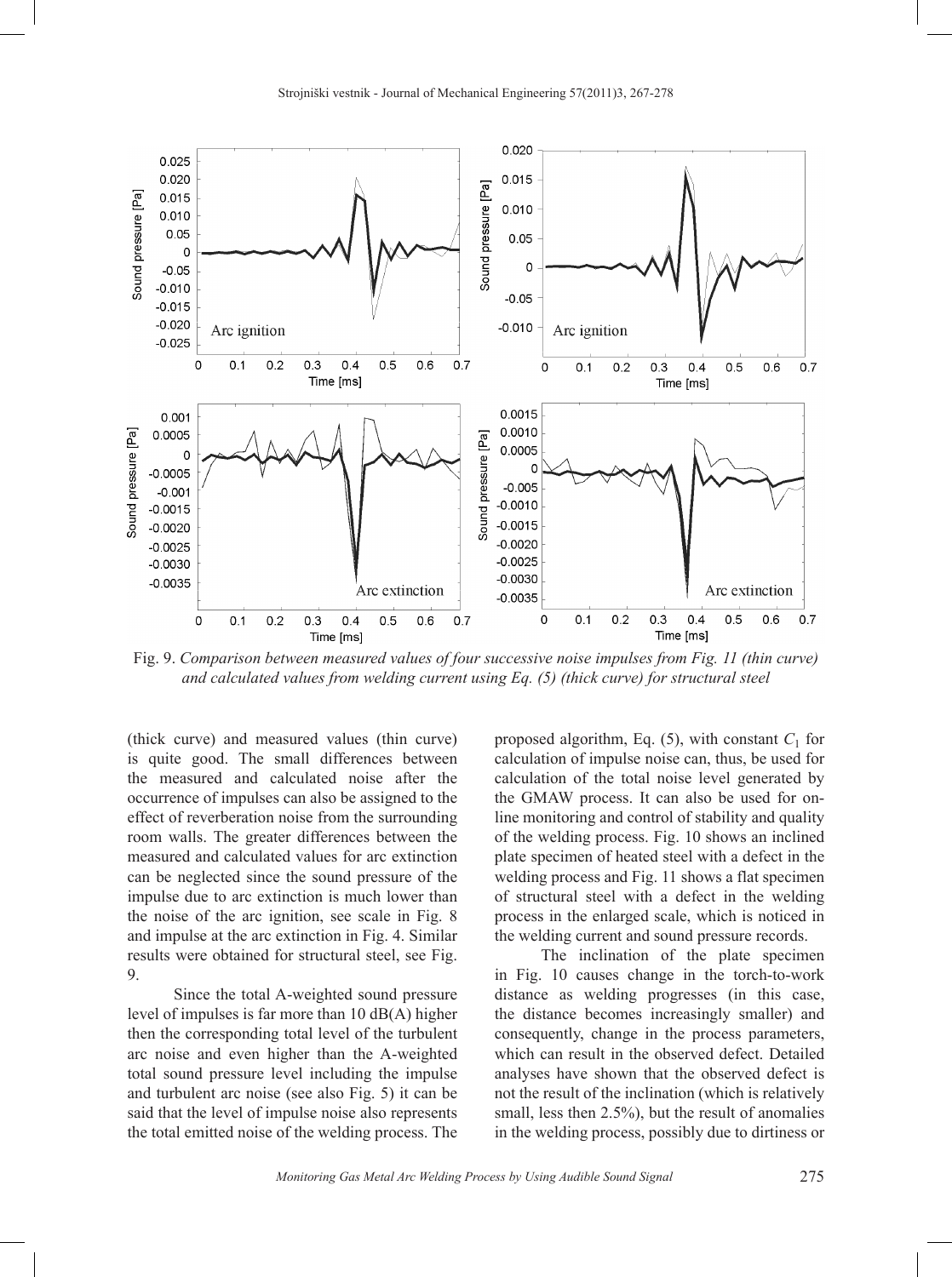erratic wire feed. Similar defects have also been observed on a flat plate specimen. The variation in the welding current corresponded to sound

pressure records. Fig. 11 shows the point where the defect occurred (enlarged scale). The sound pressure record can also be used to calculate the

Table 1: *Characteristic noise levels at measuring parameters: current I = 180 A, voltage U = 21 V and feeding rate of consumable wire electrode v = 11 m/min.*

| Mic. distance $L$<br>in Fig. $2 \lfloor m \rfloor$ | Peak noise $L_{Apk(MaxP)}$<br>$\lceil dB(A) \rceil$ | Equivalent sound pressure<br>level, $L_{Aeq}$ [dB(A)] | Impulse noise $L_{Aim}$<br>$\lceil dB(A) \rceil$ |
|----------------------------------------------------|-----------------------------------------------------|-------------------------------------------------------|--------------------------------------------------|
|                                                    | 1 2 7                                               | 89                                                    |                                                  |
|                                                    | 1 7 7                                               |                                                       |                                                  |
|                                                    | 128                                                 | 98                                                    | 100                                              |



Fig. 11. *Enlargement of defect in welding process with the records of welding current and corresponding sound pressure for structural steel*

276 *Horvat, J. - Prezelj, J. - Polajnar, I. - Čudina, M.*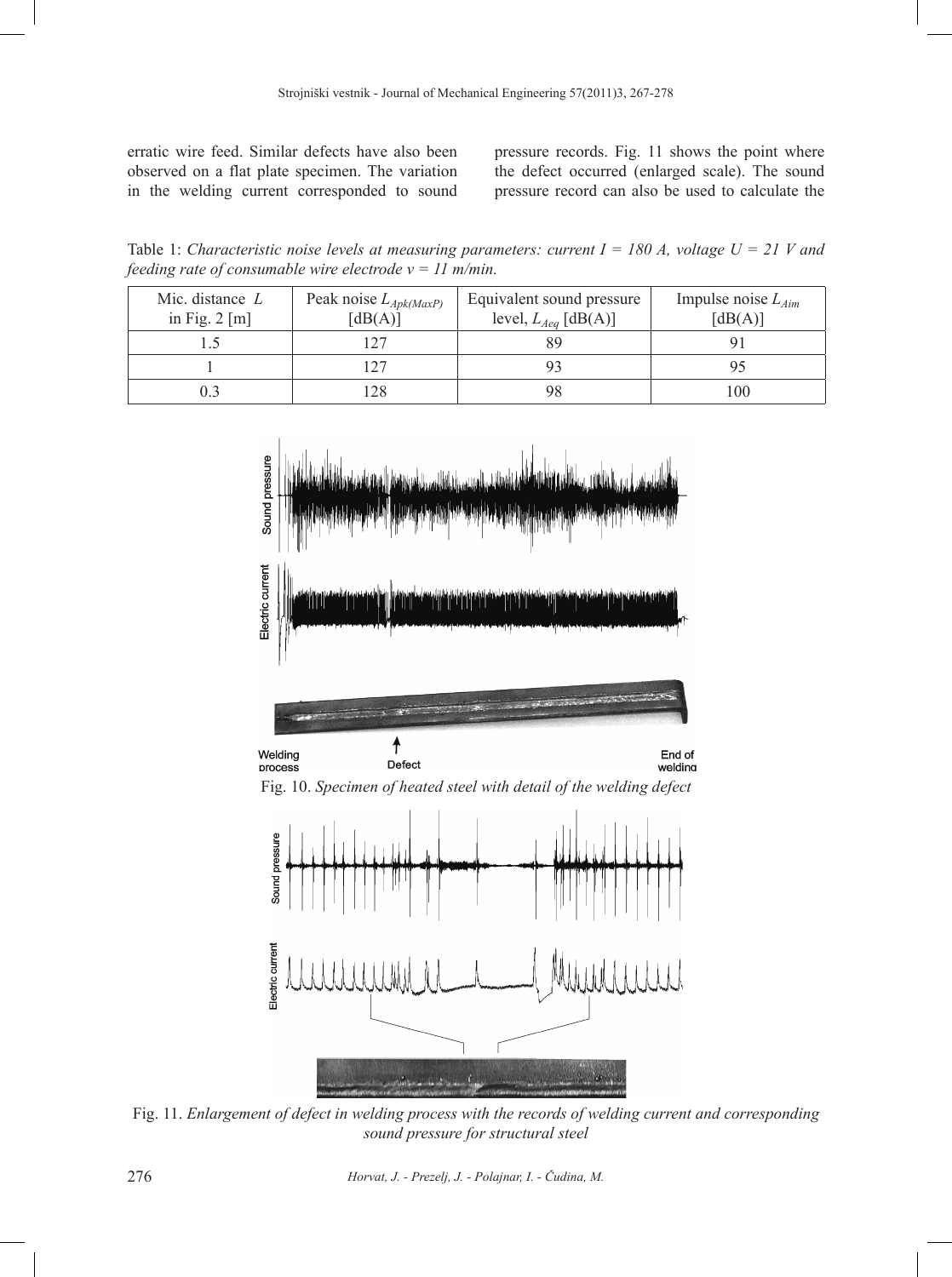total noise level and then to assess the effect of the welding noise on the worker.

The main advantage of the proposed algorithm, based on the current welding data, is that the calculated values are not corrupted by background and reverberation noise as is in the case of measuring noise in an industrial environment. Determination of welding noise using the proposed algorithm is thus more exact, robust and user-friendly.

Some measurements made in a metal (industrial) environment, without important secondary sources, have shown that A-weighted sound pressure level can reach and even exceed 100 dB at the welder's ear, see Table 1. In Table 1, characteristic measured parameters of noise (peak noise, equivalent noise and impulse noise) at welding of construction steel IPE-400 profiles, measured by a precise sound pressure analyzer, B&K, Type 2260, are presented.

This means that the noise can affect the worker's health since daily A-weighted equivalent sound pressure level from approximately 65 to 85 dB causes an acoustic trauma, whereas the sound pressure level above 85 dB, and especially above 90 dB, can cause hearing damage.

### 5 CONCLUSIONS

During the GMAW process noise emission can rise above the welder daily permissible A-weighted sound pressure level of 80 dB(A). Therefore, theoretical and experimental analyses of the sound signal were performed, examining both time and frequency, in order to find the sound origin in time and space. Analyses have shown that the sound spectra of the welding process are broadband with pronounced peaks at higher frequencies (above 5 kHz). There are two mechanisms that generate the overall noise during the welding process: impulse noise and the so-called "turbulent" noise. The impulse noise has its origin in short circuit arc extinction and arc ignition, and the turbulent noise has different origins; the most important are: oscillation of the arc, the electrode and the molten pool, as well as racking of the material due to inner tension relaxation. The impulse noise is far more than 10 dB higher then the turbulent noise and thus represents the dominant noise generating

mechanism during the welding process. A new algorithm for calculation of sound generated during welding process was established. The algorithm represents a transfer function between the welding current and emitted sound pressure. The algorithm was verified on different welded materials (structural steel and heated steel). Comparisons have shown that the calculated values are in good agreement with the measured results. The main advantage of the proposed algorithm based on the current welding data, is that the calculated values are not influenced or corrupted by background and reverberation noise as it is in a case of noise measurement in industrial environment. Therefore, it is also suitable for online monitoring and control of welding process stability and quality.

#### 6 REFERENCES

- [1] Saini, D., Floyd, S. (1998). An investigation of gas metal arc welding sound signature for on-line quality control. *Welding Journal*, vol. 77, no. 4, p. 172s -179s.
- [2] Choi, J.H., Lee, J.Y., Yoo, C.D. (2001). Simulation of dynamic behaviour in a GMAW System. *Welding Journal*, vol. 80, no. 10, p. 239s-245s.
- [3] Erdmann-Jesnitzer, F., Feustel, E., Rehfeldt, D. (1967). Akustische Untersuchungen am Schweislichtbogen. *Schw. und Schn.*, vol. 19, no. 3, p. 95-100.
- [4] Jolly, W.D. (1969). Acoustic emission exposes cracks during welding. *Welding Journal*, vol. 48, no. 1, p. 21-27.
- [5] Arata, Y. (1979). Investigation on welding arc sound. *Report 1, IIW Doc.S.G.212-451-79.*
- [6] Mayer, J.L. (1987). Application of acoustic emission to in process monitoring of submerged arc welding. *IIW Doc V-WG3- 29-87.*
- [7] Rostek, W. (1990). Investigations on the connection between the welding process and airborne noise emission in gas shielded metal arc welding. *Schw. und Schn.,* vol. 42, no. 6, p. E96–E97.
- [8] Grad, L., Kralj, V. (1996). On line monitoring of arc welding process using acoustic signals. *Proc. of the 13th Conference BIAM '96*, Zagreb.